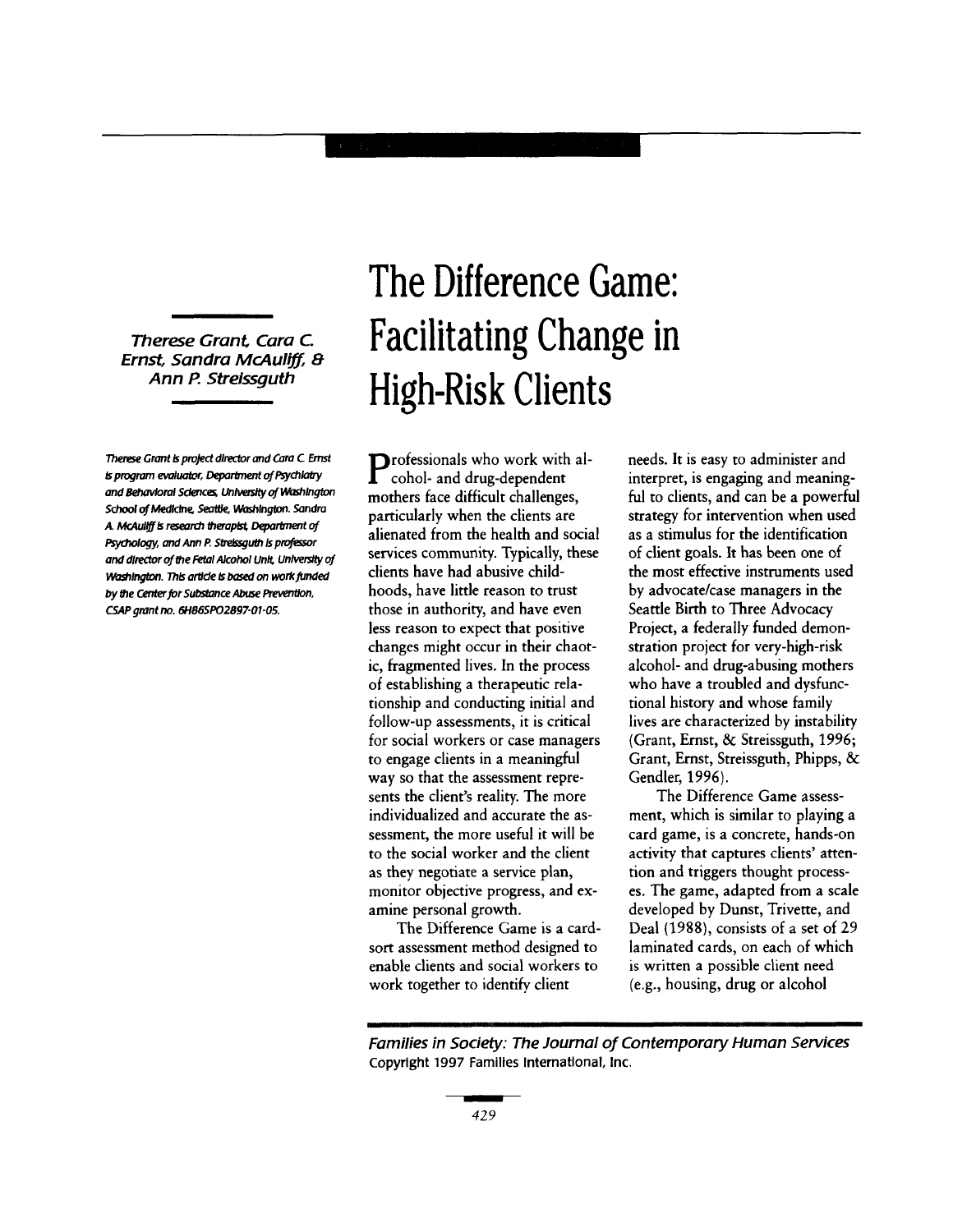

treatment, more education, etc., Figure 1). The deck also includes a wild card that represents any other need the client may choose. The client is asked to sort the cards into two piles--"yes" cards stating needs that the client believes would make a difference in her life and "no" cards stating needs that would not make a difference. The client is then asked to choose from the yes-card pile five cards that represent her most important needs. Finally, the client orders these five cards according to her priorities. The social worker advocate and client use these top five cards as the basis for discussing the client's present situation and needs, for identifying specific goals, and for planning a course of action that will "make a difference." **A** minimum of **30** minutes should be allowed to administer this tool. Responses to the instrument can be quickly and easily recorded after each sorting stage and used as a clinical tool for

work with the individual (see Figure 2). Alternatively, data from several clients can be combined into an aggregate so that group data can be evaluated according to simple frequencies.

The Difference Game helps clients put into words concepts that may be difficult for them to verbalize and helps them consider domains of their life they may not have thought important or worth expressing. Although clients often feel overwhelmed with forms and questionnaires that they may not read or answer carefully, they tend to concentrate on the cards in this game. Clients who are uncommunicative or tense in a face-to-face interview or are uncomfortable with eye contact can study, sort, and resort the cards at their own pace. It is an interactive method of information gathering, eliciting spontaneous feedback from the client and permitting an understanding of how a client thinks and prioritizes. gathering, eliciting<br>
s feedback from the<br>
ermitting an under-<br>
how a client thinks<br>
zes.<br>
430

Advocates in the Seattle Birth to Three Project use the Difference Game not only as an initial assessment tool but also as a springboard from which clients identify goals they will work on during the course of their three years in the project. After identifying priorities during the card-sort exercise, the advocate and the client discuss potential short- and long-term objectives. The client decides upon goals that are meaningful to her, and, together, advocate and client come to an agreement about realistic and manageable steps that can be taken toward meeting those goals within the first four-month period. They record the goals, the steps, and who will be responsible for accomplishing different tasks on a "progress toward goals" form (Figure *3).* 

The goals form includes an evaluation component, a section in which client and advocate using a simple scale separately evaluate their satisfaction with progress made on each goal at the end of each four-month period. In addition to being a user-friendly clinical tool, the goals form provides a simple way to quantify for **pro**gram evaluation or research purposes the type of goal and satisfaction with progress.

Analysis of Birth to Three data indicates that the two primary needs identified by high-risk clients on the intake Difference Game were "substance-abuse treatment" and "housing," and a focus on these was reflected in the specific goals clients worked on during their first year in the project. Subsequent drug- and alcohol-treatment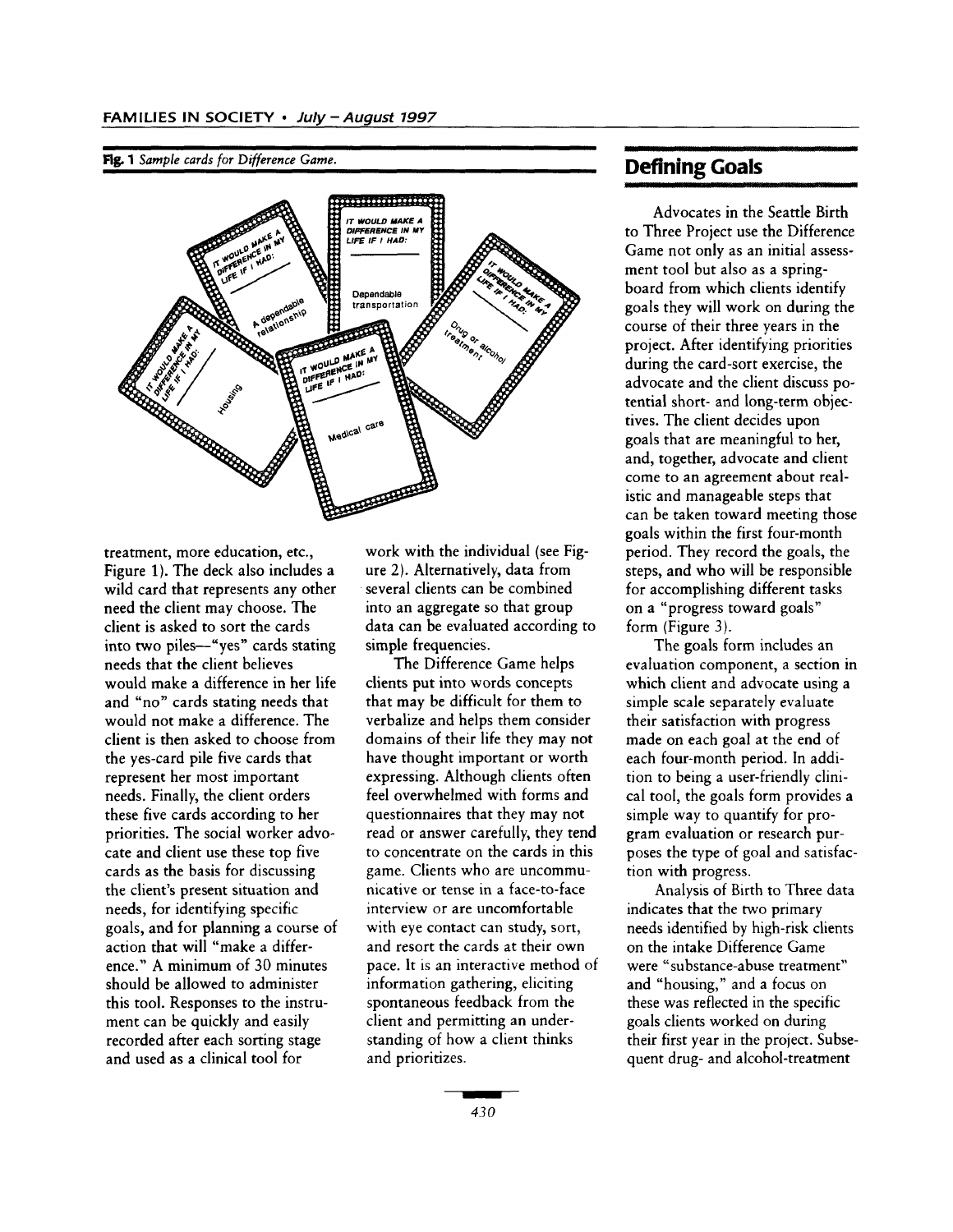| Fig. 2. It Would Make a Difference in My Life if I Had |  |                                                                                                                                                                                                                                                                                                                                                                                                                                                                            |                          |                                                                                                                                                                                                                                                                                                                    |                          |  |  |  |  |  |
|--------------------------------------------------------|--|----------------------------------------------------------------------------------------------------------------------------------------------------------------------------------------------------------------------------------------------------------------------------------------------------------------------------------------------------------------------------------------------------------------------------------------------------------------------------|--------------------------|--------------------------------------------------------------------------------------------------------------------------------------------------------------------------------------------------------------------------------------------------------------------------------------------------------------------|--------------------------|--|--|--|--|--|
|                                                        |  |                                                                                                                                                                                                                                                                                                                                                                                                                                                                            |                          | After first sort: Put check mark in the "no" or "yes" column.<br>After second sort: Note the ranking of the top five items in the "rank" column.<br>Later: Put data entry coding in far right-hand column.<br>Data entry coding: $0 = no$ , $1-5 =$ ranked order of top five yeses, $6 =$ other yeses not in top 5 |                          |  |  |  |  |  |
|                                                        |  | No Yes                                                                                                                                                                                                                                                                                                                                                                                                                                                                     | Rank                     | (Code all unranked "yes" answers as "6")                                                                                                                                                                                                                                                                           |                          |  |  |  |  |  |
| 1.                                                     |  | $\overline{\phantom{a}}$                                                                                                                                                                                                                                                                                                                                                                                                                                                   |                          |                                                                                                                                                                                                                                                                                                                    | $\overline{\phantom{a}}$ |  |  |  |  |  |
| 2.                                                     |  | المستنبذ المتنبذ                                                                                                                                                                                                                                                                                                                                                                                                                                                           |                          |                                                                                                                                                                                                                                                                                                                    | $\overline{\phantom{0}}$ |  |  |  |  |  |
| 3.                                                     |  | $\frac{1}{2}$                                                                                                                                                                                                                                                                                                                                                                                                                                                              |                          |                                                                                                                                                                                                                                                                                                                    | $\overline{\phantom{0}}$ |  |  |  |  |  |
| 4.                                                     |  | $\frac{1}{2} \left( \frac{1}{2} \right)$                                                                                                                                                                                                                                                                                                                                                                                                                                   |                          |                                                                                                                                                                                                                                                                                                                    | $\overline{\phantom{a}}$ |  |  |  |  |  |
| 5.                                                     |  | <u>and the company of the second of the second of the second of the second of the second of the second of the second of the second of the second of the second of the second of the second of the second of the second of the se</u>                                                                                                                                                                                                                                       | $\overline{\phantom{0}}$ |                                                                                                                                                                                                                                                                                                                    | $\overline{\phantom{a}}$ |  |  |  |  |  |
| 6.                                                     |  | $\overline{\phantom{a}}$ $\overline{\phantom{a}}$                                                                                                                                                                                                                                                                                                                                                                                                                          | $\frac{1}{1}$            |                                                                                                                                                                                                                                                                                                                    | $\overline{\phantom{a}}$ |  |  |  |  |  |
| 7.                                                     |  | $\overline{\phantom{a}}$ and $\overline{\phantom{a}}$                                                                                                                                                                                                                                                                                                                                                                                                                      | $\overline{\phantom{0}}$ |                                                                                                                                                                                                                                                                                                                    | $\overline{\phantom{0}}$ |  |  |  |  |  |
| 8.                                                     |  | المستنبذ المستنبر                                                                                                                                                                                                                                                                                                                                                                                                                                                          |                          |                                                                                                                                                                                                                                                                                                                    | $\frac{1}{2}$            |  |  |  |  |  |
| 9.                                                     |  | $\overline{\phantom{iiiiiiiiiiiiiii}}$                                                                                                                                                                                                                                                                                                                                                                                                                                     |                          |                                                                                                                                                                                                                                                                                                                    | $\overline{\phantom{a}}$ |  |  |  |  |  |
| 10.                                                    |  | $\overline{\phantom{iiiiiiiiiiiiiii}}$                                                                                                                                                                                                                                                                                                                                                                                                                                     | $\frac{1}{2}$            | Someone to accept my child no matter how he or she acts                                                                                                                                                                                                                                                            | L.                       |  |  |  |  |  |
| 11.                                                    |  | $\frac{1}{2} \left( \frac{1}{2} \right) \left( \frac{1}{2} \right) \left( \frac{1}{2} \right) \left( \frac{1}{2} \right) \left( \frac{1}{2} \right) \left( \frac{1}{2} \right) \left( \frac{1}{2} \right) \left( \frac{1}{2} \right) \left( \frac{1}{2} \right) \left( \frac{1}{2} \right) \left( \frac{1}{2} \right) \left( \frac{1}{2} \right) \left( \frac{1}{2} \right) \left( \frac{1}{2} \right) \left( \frac{1}{2} \right) \left( \frac{1}{2} \right) \left( \frac$ |                          |                                                                                                                                                                                                                                                                                                                    | $\overline{\phantom{0}}$ |  |  |  |  |  |
| 12.                                                    |  | $\overline{\phantom{a}}$ and $\overline{\phantom{a}}$                                                                                                                                                                                                                                                                                                                                                                                                                      | $\overline{\phantom{a}}$ |                                                                                                                                                                                                                                                                                                                    | $\overline{\phantom{0}}$ |  |  |  |  |  |
| 13.                                                    |  | $\overline{\phantom{a}}$ $\overline{\phantom{a}}$                                                                                                                                                                                                                                                                                                                                                                                                                          | $\overline{\phantom{a}}$ |                                                                                                                                                                                                                                                                                                                    |                          |  |  |  |  |  |
| 14.                                                    |  | $\frac{1}{2}$                                                                                                                                                                                                                                                                                                                                                                                                                                                              | $\overline{\phantom{a}}$ |                                                                                                                                                                                                                                                                                                                    |                          |  |  |  |  |  |
| 15.                                                    |  | $\frac{1}{1} \frac{1}{1} \frac{1}{1} \frac{1}{1} \frac{1}{1} \frac{1}{1} \frac{1}{1} \frac{1}{1} \frac{1}{1} \frac{1}{1} \frac{1}{1} \frac{1}{1} \frac{1}{1} \frac{1}{1} \frac{1}{1} \frac{1}{1} \frac{1}{1} \frac{1}{1} \frac{1}{1} \frac{1}{1} \frac{1}{1} \frac{1}{1} \frac{1}{1} \frac{1}{1} \frac{1}{1} \frac{1}{1} \frac{1}{1} \frac{1}{1} \frac{1}{1} \frac{1}{1} \frac{1}{1} \frac{$                                                                               | $\overline{\phantom{a}}$ |                                                                                                                                                                                                                                                                                                                    | $\overline{\phantom{0}}$ |  |  |  |  |  |
| 16.                                                    |  | $\frac{1}{2} \left( \frac{1}{2} \right) + \frac{1}{2} \left( \frac{1}{2} \right) + \frac{1}{2} \left( \frac{1}{2} \right) + \frac{1}{2} \left( \frac{1}{2} \right) + \frac{1}{2} \left( \frac{1}{2} \right) + \frac{1}{2} \left( \frac{1}{2} \right) + \frac{1}{2} \left( \frac{1}{2} \right) + \frac{1}{2} \left( \frac{1}{2} \right) + \frac{1}{2} \left( \frac{1}{2} \right) + \frac{1}{2} \left( \frac{1}{2} \right) + \frac{1}{2} \left($                             | $\overline{\phantom{a}}$ |                                                                                                                                                                                                                                                                                                                    | $\overline{\phantom{0}}$ |  |  |  |  |  |
| 17.                                                    |  | $\frac{1}{2} \left( \frac{1}{2} \right) = \frac{1}{2} \left( \frac{1}{2} \right) = \frac{1}{2} \left( \frac{1}{2} \right) = \frac{1}{2} \left( \frac{1}{2} \right) = \frac{1}{2} \left( \frac{1}{2} \right) = \frac{1}{2} \left( \frac{1}{2} \right) = \frac{1}{2} \left( \frac{1}{2} \right) = \frac{1}{2} \left( \frac{1}{2} \right) = \frac{1}{2} \left( \frac{1}{2} \right) = \frac{1}{2} \left( \frac{1}{2} \right) = \frac{1}{2} \left($                             | $\overline{\phantom{0}}$ |                                                                                                                                                                                                                                                                                                                    |                          |  |  |  |  |  |
| 18.                                                    |  | $\frac{1}{2} \left( \frac{1}{2} \right)^2 + \frac{1}{2} \left( \frac{1}{2} \right)^2 + \frac{1}{2} \left( \frac{1}{2} \right)^2 + \frac{1}{2} \left( \frac{1}{2} \right)^2 + \frac{1}{2} \left( \frac{1}{2} \right)^2 + \frac{1}{2} \left( \frac{1}{2} \right)^2 + \frac{1}{2} \left( \frac{1}{2} \right)^2 + \frac{1}{2} \left( \frac{1}{2} \right)^2 + \frac{1}{2} \left( \frac{1}{2} \right)^2 + \frac{1}{2} \left( \frac{1}{2} \right)^2 +$                            | $\sim$                   |                                                                                                                                                                                                                                                                                                                    |                          |  |  |  |  |  |
| 19 <sub>1</sub>                                        |  | $\frac{1}{2} \left( \frac{1}{2} \right) = \frac{1}{2} \left( \frac{1}{2} \right) = \frac{1}{2} \left( \frac{1}{2} \right) = \frac{1}{2} \left( \frac{1}{2} \right) = \frac{1}{2} \left( \frac{1}{2} \right) = \frac{1}{2} \left( \frac{1}{2} \right) = \frac{1}{2} \left( \frac{1}{2} \right) = \frac{1}{2} \left( \frac{1}{2} \right) = \frac{1}{2} \left( \frac{1}{2} \right) = \frac{1}{2} \left( \frac{1}{2} \right) = \frac{1}{2} \left($                             | $\sim$ 10 $\pm$          |                                                                                                                                                                                                                                                                                                                    |                          |  |  |  |  |  |
| 20.                                                    |  | $\frac{1}{2} \left( \frac{1}{2} \right) = \frac{1}{2} \left( \frac{1}{2} \right) = \frac{1}{2} \left( \frac{1}{2} \right) = \frac{1}{2} \left( \frac{1}{2} \right) = \frac{1}{2} \left( \frac{1}{2} \right) = \frac{1}{2} \left( \frac{1}{2} \right) = \frac{1}{2} \left( \frac{1}{2} \right) = \frac{1}{2} \left( \frac{1}{2} \right) = \frac{1}{2} \left( \frac{1}{2} \right) = \frac{1}{2} \left( \frac{1}{2} \right) = \frac{1}{2} \left($                             |                          |                                                                                                                                                                                                                                                                                                                    | $\overline{\phantom{a}}$ |  |  |  |  |  |
| 21.                                                    |  | $\overline{\phantom{a}}$ and $\overline{\phantom{a}}$                                                                                                                                                                                                                                                                                                                                                                                                                      | $\sim 10^{-1}$           |                                                                                                                                                                                                                                                                                                                    | $\overline{\phantom{0}}$ |  |  |  |  |  |
| 22.                                                    |  | $\frac{1}{2}$ and $\frac{1}{2}$                                                                                                                                                                                                                                                                                                                                                                                                                                            | $\sim$                   |                                                                                                                                                                                                                                                                                                                    | $\frac{1}{2}$            |  |  |  |  |  |
| 23.                                                    |  | $\frac{1}{2}$                                                                                                                                                                                                                                                                                                                                                                                                                                                              |                          |                                                                                                                                                                                                                                                                                                                    | $\overline{\phantom{a}}$ |  |  |  |  |  |
| 24.                                                    |  | $\frac{1}{2}$                                                                                                                                                                                                                                                                                                                                                                                                                                                              |                          |                                                                                                                                                                                                                                                                                                                    |                          |  |  |  |  |  |
| 25.                                                    |  | $\frac{1}{2}$                                                                                                                                                                                                                                                                                                                                                                                                                                                              | $\frac{1}{2}$            |                                                                                                                                                                                                                                                                                                                    | $\overline{\phantom{0}}$ |  |  |  |  |  |
| 26.                                                    |  | $\overline{\phantom{a}}$                                                                                                                                                                                                                                                                                                                                                                                                                                                   |                          |                                                                                                                                                                                                                                                                                                                    | $\overline{\phantom{a}}$ |  |  |  |  |  |
| 27.                                                    |  | $\frac{1}{1}$                                                                                                                                                                                                                                                                                                                                                                                                                                                              | $\sim$                   |                                                                                                                                                                                                                                                                                                                    | $\overline{\phantom{a}}$ |  |  |  |  |  |
| 28.                                                    |  | $\overline{\phantom{a}}$                                                                                                                                                                                                                                                                                                                                                                                                                                                   |                          |                                                                                                                                                                                                                                                                                                                    | $\frac{1}{2}$            |  |  |  |  |  |
| 29.                                                    |  | $- -$                                                                                                                                                                                                                                                                                                                                                                                                                                                                      | $\sim 10^{-1}$           |                                                                                                                                                                                                                                                                                                                    |                          |  |  |  |  |  |

outcomes in year one were particularly promising (Grant, Ernst, Streissguth, Phipps, et al., 1996).

Goals are evaluated and reestablished every four months because this amount of time allows clients (a) to accomplish shortterm, concrete tasks (e.g., complete paperwork for housing waiting lists or enroll in a neighborhood parenting class and (b) to make progress on long-term goals requiring fundamental, gradual life changes (e.g., stay in recovery or avoid contact with a former abusive parmer). Many clients decide to work on a single major issue (such as keeping a job or staying clean and sober) and specify that

as an ongoing goal every four months throughout participation in the project.

## **Clinical Attributes Of the Game**

In working with clients who feel overwhelmed and immobilized by the complexity and seriousness of their problems, the simple Difference Game gives both client and advocate a place to start. Clients often know what needs to be changed but, because of low outcome expectancy and a poor sense of self-efficacy, they feel helpless xing with clients who<br>elmed and immobilized<br>olexity and seriousness<br>blems, the simple Dif-<br>ne gives both client and<br>place to start. Clients<br>what needs to be<br>t, because of low out-<br>tancy and a poor sense<br>icy, they feel help and incompetent to solve problems on their own.

One of the most effective features of the Difference Game is that it allows the client to choose the most meaningful priorities on which to work, rather than having a professional determine what needs to be done. The client is therefore more likely to be honest with him- or herself, mobilize resources, and utilize personal strengths. The client collaborates with the practitioner in laying the groundwork for an increased level of hope and a "maybe I can do this" attitude. The emphasis is on possibilities and desired outcomes as opposed to focusing on problems, weaknesses, or negative conditions. Advocates with the Birth to Three Project believe the Difference Game has been an important component of the successful changes made by many of their high-risk clients during their three years of participation in the program (Grant, Ernst, Streissguth, Phipps, et al., **1996;** Grant, Ernst, & Streissguth, **1996).** 

#### **Cclse** *Exmp/e*

Expanded versions of the Difference Game have been developed for use with specific populations or projects. The following example is drawn from work in a family-preservation project that used an expanded version of the game as part of assessment and allowed the client to initiate the agenda for intervention.

In this case, a new therapist was being trained in use of the Difference Game and felt less than enthusiastic about letting the client set the direction for case planning. After having the client complete the card sort and prioritize results,